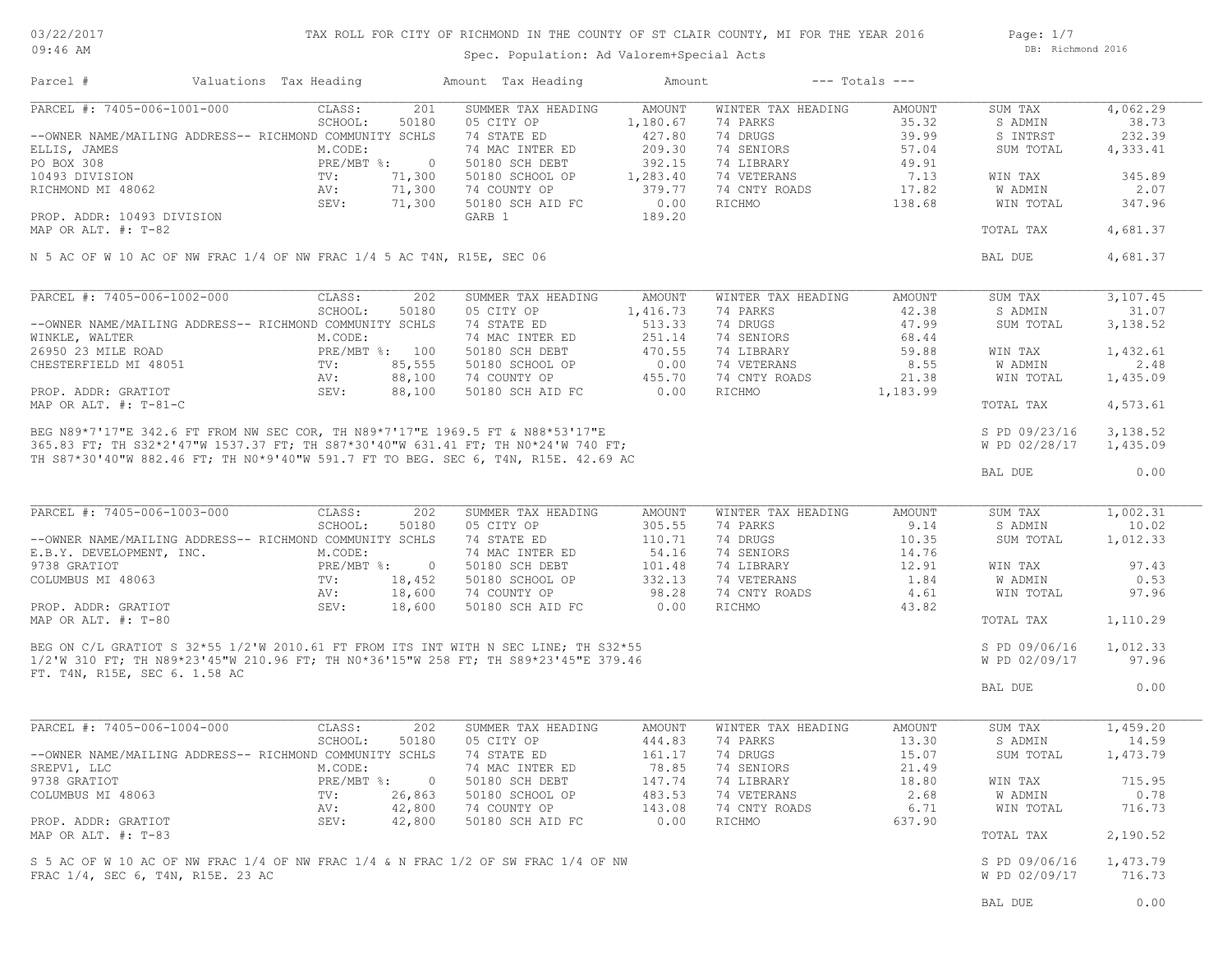03/22/2017 09:46 AM

## TAX ROLL FOR CITY OF RICHMOND IN THE COUNTY OF ST CLAIR COUNTY, MI FOR THE YEAR 2016

Spec. Population: Ad Valorem+Special Acts

Page: 2/7 DB: Richmond 2016

| Parcel #                                                | Valuations Tax Heading |                                              | Amount Tax Heading                                                                 | Amount           |                                | $---$ Totals $---$ |                      |                   |
|---------------------------------------------------------|------------------------|----------------------------------------------|------------------------------------------------------------------------------------|------------------|--------------------------------|--------------------|----------------------|-------------------|
| PARCEL #: 7405-006-1005-000                             |                        | CLASS:<br>201                                | SUMMER TAX HEADING                                                                 | AMOUNT           | WINTER TAX HEADING             | AMOUNT             | SUM TAX              | 2,944.20          |
|                                                         |                        | 50180<br>SCHOOL:                             | 05 CITY OP                                                                         | 897.51           | 74 PARKS                       | 26.85              | S ADMIN              | 29.44             |
| --OWNER NAME/MAILING ADDRESS-- RICHMOND COMMUNITY SCHLS |                        |                                              | 74 STATE ED                                                                        | 325.20           | 74 DRUGS                       | 30.40              | SUM TOTAL            | 2,973.64          |
| SUBCARRIER COMMUNICATIONS, INC                          |                        | M.CODE:                                      | 74 MAC INTER ED                                                                    | 159.10           | 74 SENIORS                     | 43.36              |                      |                   |
| 139 WHITE OAK LANE                                      |                        | $PRE/MBT$ $\div$<br>$\overline{\phantom{0}}$ | 50180 SCH DEBT                                                                     | 298.10           | 74 LIBRARY                     | 37.94              | WIN TAX              | 480.35            |
| OLD BRIDGE NJ 08857                                     |                        | TV:<br>54,200<br>54,200<br>AV:               | 50180 SCHOOL OP                                                                    | 975.60<br>288.69 | 74 VETERANS<br>74 CNTY ROADS   | 5.42               | W ADMIN<br>WIN TOTAL | 1.57<br>481.92    |
| PROP. ADDR: 10435 DIVISION                              |                        | SEV:<br>54,200                               | 74 COUNTY OP<br>50180 SCH AID FC                                                   | 0.00             | RICHMO                         | 13.55<br>322.83    |                      |                   |
| MAP OR ALT. $\#$ : T-81-A                               |                        |                                              |                                                                                    |                  |                                |                    | TOTAL TAX            | 3,455.56          |
|                                                         |                        |                                              |                                                                                    |                  |                                |                    | S PD 07/18/16        | 2,973.64          |
|                                                         |                        |                                              |                                                                                    |                  |                                |                    | W PD 12/13/16        | 481.92            |
|                                                         |                        |                                              |                                                                                    |                  |                                |                    |                      |                   |
|                                                         |                        |                                              |                                                                                    |                  |                                |                    | BAL DUE              | 0.00              |
| PARCEL #: 7405-006-1005-100                             |                        | CLASS:<br>703                                | SUMMER TAX HEADING                                                                 | AMOUNT           | WINTER TAX HEADING             | AMOUNT             | SUM TAX              | 0.00              |
|                                                         |                        | SCHOOL:<br>50180                             | 05 CITY OP                                                                         | 0.00             | 74 PARKS                       | 0.00               | S ADMIN              | 0.00              |
| --OWNER NAME/MAILING ADDRESS-- RICHMOND COMMUNITY SCHLS |                        |                                              | 74 STATE ED                                                                        | 0.00             | 74 DRUGS                       | 0.00               | SUM TOTAL            | 0.00              |
| CITY OF RICHMOND                                        |                        | M.CODE:                                      | 74 MAC INTER ED                                                                    | 0.00             | 74 SENIORS                     | 0.00               |                      |                   |
| PO BOX 457                                              |                        | $PRE/MBT$ $\div$<br>$\circ$                  | 50180 SCH DEBT                                                                     | 0.00             | 74 LIBRARY                     | 0.00               | WIN TAX              | 0.00              |
| RICHMOND MI 48062                                       |                        | TV:<br>$\circ$                               | 50180 SCHOOL OP                                                                    | 0.00             | 74 VETERANS                    | 0.00               | W ADMIN              | 0.00              |
|                                                         |                        | AV:<br>$\circ$                               | 74 COUNTY OP                                                                       | 0.00             | 74 CNTY ROADS                  | 0.00               | WIN TOTAL            | 0.00              |
| PROP. ADDR: 10525 DIVISION                              |                        | SEV:<br>$\circ$                              | 50180 SCH AID FC                                                                   | 0.00             |                                |                    |                      |                   |
| MAP OR ALT. #: T-81-A                                   |                        |                                              |                                                                                    |                  |                                |                    | TOTAL TAX            | 0.00              |
| AC                                                      |                        |                                              | FT; N00*09'46"W 400.00 FT; TH S87*30'12"W 366.00 FT TO BEG. CITY OF RICHMOND. 3.36 |                  |                                |                    |                      |                   |
| PARCEL #: 7405-031-4001-000                             |                        | 302<br>CLASS:<br>SCHOOL:<br>50180            | SUMMER TAX HEADING<br>05 CITY OP                                                   | AMOUNT<br>915.31 | WINTER TAX HEADING<br>74 PARKS | AMOUNT<br>27.38    | SUM TAX<br>S ADMIN   | 2,007.64<br>20.07 |
| --OWNER NAME/MAILING ADDRESS-- RICHMOND COMMUNITY SCHLS |                        |                                              | 74 STATE ED                                                                        | 331.65           | 74 DRUGS                       | 31.00              | SUM TOTAL            | 2,027.71          |
| WINKLE, WALTER                                          |                        | M.CODE:                                      | 74 MAC INTER ED                                                                    | 162.25           | 74 SENIORS                     | 44.22              |                      |                   |
| 26950 23 MILE ROAD                                      |                        | PRE/MBT %: 100                               | 50180 SCH DEBT                                                                     | 304.01           | 74 LIBRARY                     | 38.69              | WIN TAX              | 2,089.84          |
| CHESTERFIELD MI 48051                                   |                        | TV:<br>55,275                                | 50180 SCHOOL OP                                                                    | 0.00             | 74 VETERANS                    | 5.52               | W ADMIN              | 1.60              |
|                                                         |                        | 152,600<br>AV:                               | 74 COUNTY OP                                                                       | 294.42           | 74 CNTY ROADS                  | 13.81              | WIN TOTAL            | 2,091.44          |
| PROP. ADDR: DIVISION<br>MAP OR ALT. #:                  |                        | 152,600<br>SEV:                              | 50180 SCH AID FC                                                                   | 0.00             | RICHMO                         | 1,929.22           | TOTAL TAX            | 4,119.15          |
|                                                         |                        |                                              |                                                                                    |                  |                                |                    |                      |                   |
|                                                         |                        |                                              | THAT PART OF W 1/2 OF SW 1/4 LYING S OF A LINE BEG N0*0'20"E 1602 FT FROM SW SEC   |                  |                                |                    | S PD 09/23/16        | 2,027.71          |
|                                                         |                        |                                              | COR; TH N88*47'E 2299.37 FT EXC E 792 FT OF S 825 FT OF SW 1/4 FRAC, SEC 31 T5N,   |                  |                                |                    | W PD 02/28/17        | 2,091.44          |
| R15E, 69.56 AC.                                         |                        |                                              |                                                                                    |                  |                                |                    | BAL DUE              | 0.00              |
|                                                         |                        |                                              |                                                                                    |                  |                                |                    |                      |                   |
| PARCEL #: 7405-998-0010-435                             |                        | CLASS:<br>002                                | SUMMER TAX HEADING                                                                 | AMOUNT           | WINTER TAX HEADING             | AMOUNT             | SUM TAX              | 0.00              |
|                                                         |                        | SCHOOL:<br>50180                             | 05 CITY OP                                                                         |                  | 0.00 74 PARKS                  | 0.00               | S ADMIN              | 0.00              |
| --OWNER NAME/MAILING ADDRESS-- RICHMOND COMMUNITY SCHLS |                        |                                              | 74 STATE ED                                                                        | 0.00             | 74 DRUGS                       | 0.00               | SUM TOTAL            | 0.00              |
| SUBCARRIER COMMUNICATIONS, INC                          |                        | M.CODE:                                      | 74 MAC INTER ED                                                                    | 0.00             | 74 SENIORS                     | 0.00               |                      |                   |
| 139 WHITE OAK LANE                                      |                        | PRE/MBT %:<br>0                              | 50180 SCH DEBT                                                                     | 0.00             | 74 LIBRARY                     | 0.00               | WIN TAX              | 0.00              |
| OLD BRIDGE NJ 08857                                     |                        | TV:<br>0                                     | 50180 SCHOOL OP                                                                    | 0.00             | 74 VETERANS                    | 0.00               | W ADMIN              | 0.00              |
|                                                         |                        | AV:<br>$\circ$                               | 74 COUNTY OP                                                                       | 0.00             | 74 CNTY ROADS                  | 0.00               | WIN TOTAL            | 0.00              |
| PROP. ADDR: 10435 DIVISION<br>MAP OR ALT. #:            |                        | SEV:<br>0                                    | 50180 SCH AID FC                                                                   | 0.00             |                                |                    | TOTAL TAX            | 0.00              |
|                                                         |                        |                                              |                                                                                    |                  |                                |                    |                      |                   |
| BUILDING ON LEASED LAND                                 |                        |                                              |                                                                                    |                  |                                |                    | BAL DUE              | 0.00              |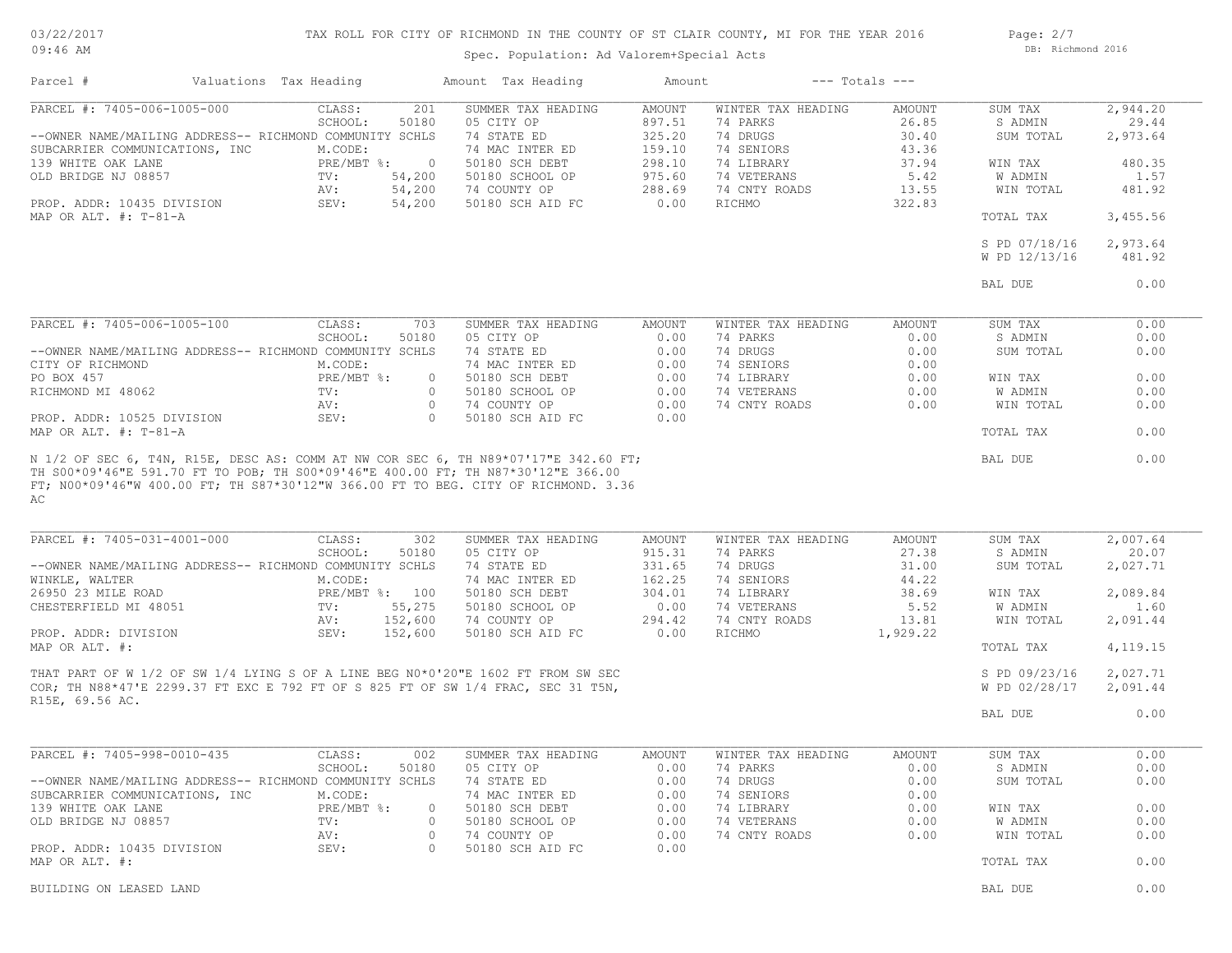## 03/22/2017 09:46 AM

## TAX ROLL FOR CITY OF RICHMOND IN THE COUNTY OF ST CLAIR COUNTY, MI FOR THE YEAR 2016

Spec. Population: Ad Valorem+Special Acts

Page: 3/7 DB: Richmond 2016

| Parcel #                                          | Valuations Tax Heading |                | Amount Tax Heading | Amount   |                    | $---$ Totals $---$ |               |          |
|---------------------------------------------------|------------------------|----------------|--------------------|----------|--------------------|--------------------|---------------|----------|
| PARCEL #: 7405-999-0001-000                       | CLASS:                 | 551            | SUMMER TAX HEADING | AMOUNT   | WINTER TAX HEADING | AMOUNT             | SUM TAX       | 3,297.28 |
|                                                   | SCHOOL:                | 50180          | 05 CITY OP         | 1,005.14 | 74 PARKS           | 30.07              | S ADMIN       | 32.97    |
| --OWNER NAME/MAILING ADDRESS-- RICHMOND COMMUNITY |                        | SCHLS          | 74 STATE ED        | 364.20   | 74 DRUGS           | 34.05              | SUM TOTAL     | 3,330.25 |
| DTE ELECTRIC COMPANY                              | M.CODE:                |                | 74 MAC INTER ED    | 178.18   | 74 SENIORS         | 48.56              |               |          |
| DTE ENERGY COMPANY                                | $PRE/MBT$ $\div$       | $\overline{0}$ | 50180 SCH DEBT     | 333.85   | 74 LIBRARY         | 42.49              | WIN TAX       | 176.41   |
| PO BOX 33017                                      | $\text{TV}$ :          | 60,700         | 50180 SCHOOL OP    | 1,092.60 | 74 VETERANS        | 6.07               | W ADMIN       | 1.76     |
| DETROIT MI 48232                                  | AV:                    | 60,700         | 74 COUNTY OP       | 323.31   | 74 CNTY ROADS      | 15.17              | WIN TOTAL     | 178.17   |
|                                                   | SEV:                   | 60,700         | 50180 SCH AID FC   | 0.00     |                    |                    |               |          |
| PROP. ADDR: VARIOUS LOCATIONS                     |                        |                |                    |          |                    |                    | TOTAL TAX     | 3,508.42 |
| MAP OR ALT. #:                                    |                        |                |                    |          |                    |                    |               |          |
|                                                   |                        |                |                    |          |                    |                    | S PD 08/22/16 | 3,330.25 |
| PERSONAL PROPERTY                                 |                        |                |                    |          |                    |                    | W PD 01/20/17 | 178.17   |
|                                                   |                        |                |                    |          |                    |                    |               |          |
|                                                   |                        |                |                    |          |                    |                    | BAL DUE       | 0.00     |
|                                                   |                        |                |                    |          |                    |                    |               |          |
| PARCEL #: 7405-999-1043-500                       | CLASS:                 | 251            | SUMMER TAX HEADING | AMOUNT   | WINTER TAX HEADING | AMOUNT             | SUM TAX       | 0.00     |
|                                                   | SCHOOL:                | 50180          | 05 CITY OP         | 0.00     | 74 PARKS           | 0.00               | S ADMIN       | 0.00     |
| --OWNER NAME/MAILING ADDRESS-- RICHMOND COMMUNITY |                        | SCHLS          | 74 STATE ED        | 0.00     | 74 DRUGS           | 0.00               | SUM TOTAL     | 0.00     |
| AMERICAN MESSAGING SERVICES LLC                   | M.CODE:                |                | 74 MAC INTER ED    | 0.00     | 74 SENIORS         | 0.00               |               |          |
| PO BOX 478                                        | PRE/MBT %:             | 100            | 50180 SCH DEBT     | 0.00     | 74 LIBRARY         | 0.00               | WIN TAX       | 0.00     |
| COLLEYVILLE TX 76034                              | TV:                    | $\circ$        | 50180 SCHOOL OP    | 0.00     | 74 VETERANS        | 0.00               | W ADMIN       | 0.00     |
|                                                   | AV:                    | $\circ$        | 74 COUNTY OP       | 0.00     | 74 CNTY ROADS      | 0.00               | WIN TOTAL     | 0.00     |
| PROP. ADDR: 10435 DIVISION                        | SEV:                   | $\circ$        | 50180 SCH AID FC   | 0.00     |                    |                    |               |          |
| MAP OR ALT. #:                                    |                        |                |                    |          |                    |                    | TOTAL TAX     | 0.00     |
| PERSONAL PROPERTY                                 |                        |                |                    |          |                    |                    | BAL DUE       | 0.00     |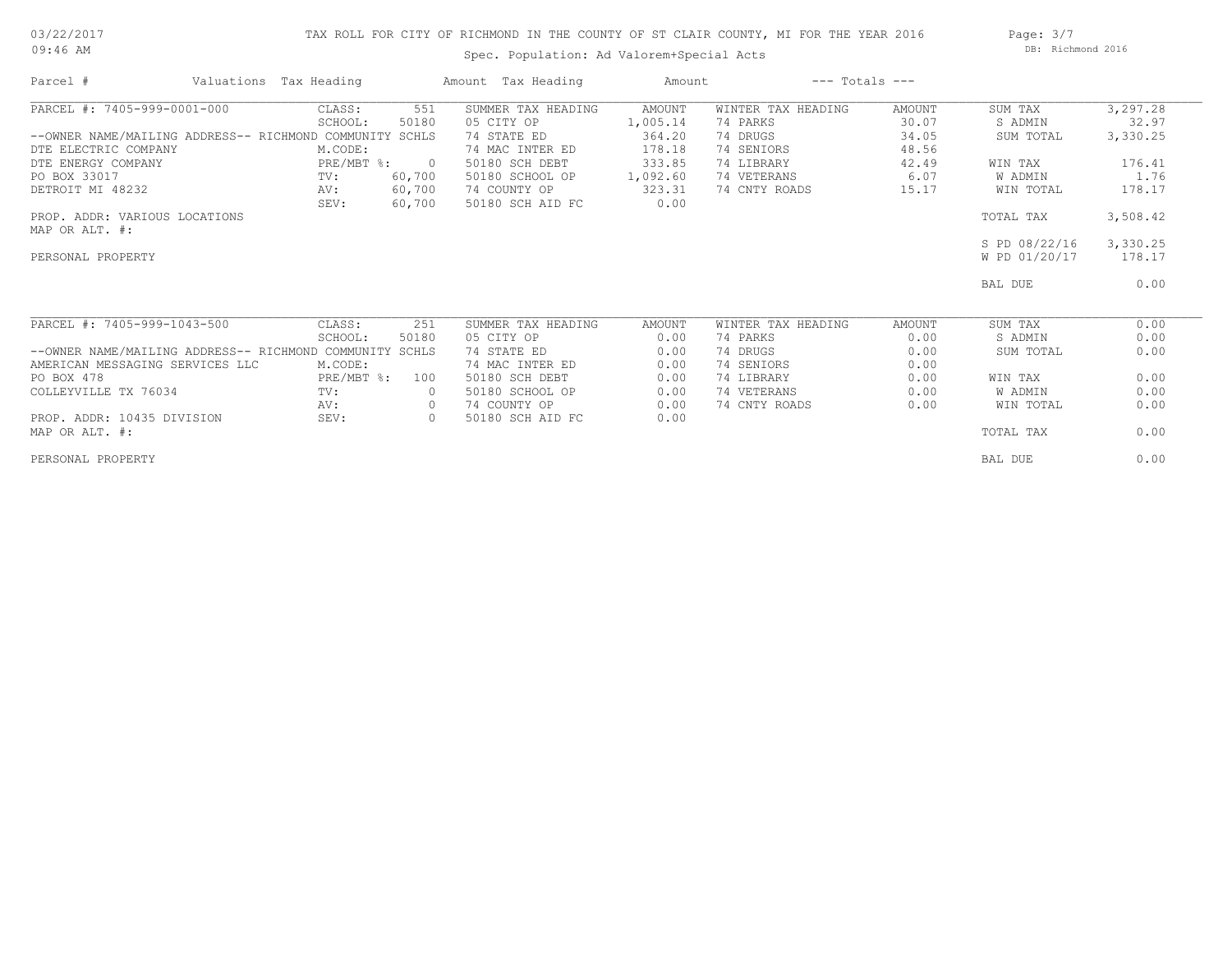## Spec. Population: Ad Valorem+Special Acts

Page: 4/7 DB: Richmond 2016

| TOTAL ALL DISTRICTS | REAL      | (BAL DUE) | PERSONAL | (BAL DUE) | EXEMPT       | (BAL DUE) |
|---------------------|-----------|-----------|----------|-----------|--------------|-----------|
| PARCEL COUNT        | 6         |           | 3        |           |              |           |
| TAXABLE VALUE       | 311,645   |           | 60,700   |           | $\circ$      |           |
| ASSESSED VALUE      | 427,600   |           | 60,700   |           | $\Omega$     |           |
| SEV VALUE           | 427,600   |           | 60,700   |           | $\mathbb O$  |           |
| PRE/MBT TAXABLE     | 140,830   |           | $\Omega$ |           | $\circ$      |           |
| N PRE/MBT TAXABLE   | 170,815   |           | 60,700   |           | $\mathbf{0}$ |           |
| S 05 CITY OP        | 5,160.60  | 1,180.67  | 1,005.14 | 0.00      | 0.00         | 0.00      |
| S 74 STATE ED       | 1,869.86  | 427.80    | 364.20   | 0.00      | 0.00         | 0.00      |
| S 74 MAC INTER ED   | 914.80    | 209.30    | 178.18   | 0.00      | 0.00         | 0.00      |
| S 50180 SCH DEBT    | 1,714.03  | 392.15    | 333.85   | 0.00      | 0.00         | 0.00      |
| S 50180 SCHOOL OP   | 3,074.66  | 1,283.40  | 1,092.60 | 0.00      | 0.00         | 0.00      |
| S 74 COUNTY OP      | 1,659.94  | 379.77    | 323.31   | 0.00      | 0.00         | 0.00      |
| S 50180 SCH AID F   | 0.00      | 0.00      | 0.00     | 0.00      | 0.00         | 0.00      |
| W 74 PARKS          | 154.37    | 35.32     | 30.07    | 0.00      | 0.00         | 0.00      |
| W 74 DRUGS          | 174.80    | 39.99     | 34.05    | 0.00      | 0.00         | 0.00      |
| W 74 SENIORS        | 249.31    | 57.04     | 48.56    | 0.00      | 0.00         | 0.00      |
| W 74 LIBRARY        | 218.13    | 49.91     | 42.49    | 0.00      | 0.00         | 0.00      |
| W 74 VETERANS       | 31.14     | 7.13      | 6.07     | 0.00      | 0.00         | 0.00      |
| W 74 CNTY ROADS     | 77.88     | 17.82     | 15.17    | 0.00      | 0.00         | 0.00      |
| * SP. ASSESSMENTS   | 4,445.64  | 327.88    | 0.00     | 0.00      | 0.00         | 0.00      |
| S ADMIN FEE         | 143.92    | 38.73     | 32.97    | 0.00      | 0.00         | 0.00      |
| <b>W ADMIN FEE</b>  | 9.03      | 2.07      | 1.76     | 0.00      | 0.00         | 0.00      |
| INTEREST            | 232.39    | 232.39    | 0.00     | 0.00      | 0.00         | 0.00      |
| S TOTALS            | 14,959.40 | 4,333.41  | 3,330.25 | 0.00      | 0.00         | 0.00      |
| W TOTALS            | 5,171.10  | 347.96    | 178.17   | 0.00      | 0.00         | 0.00      |
| <b>GRAND TOTALS</b> | 20,130.50 | 4,681.37  | 3,508.42 | 0.00      | 0.00         | 0.00      |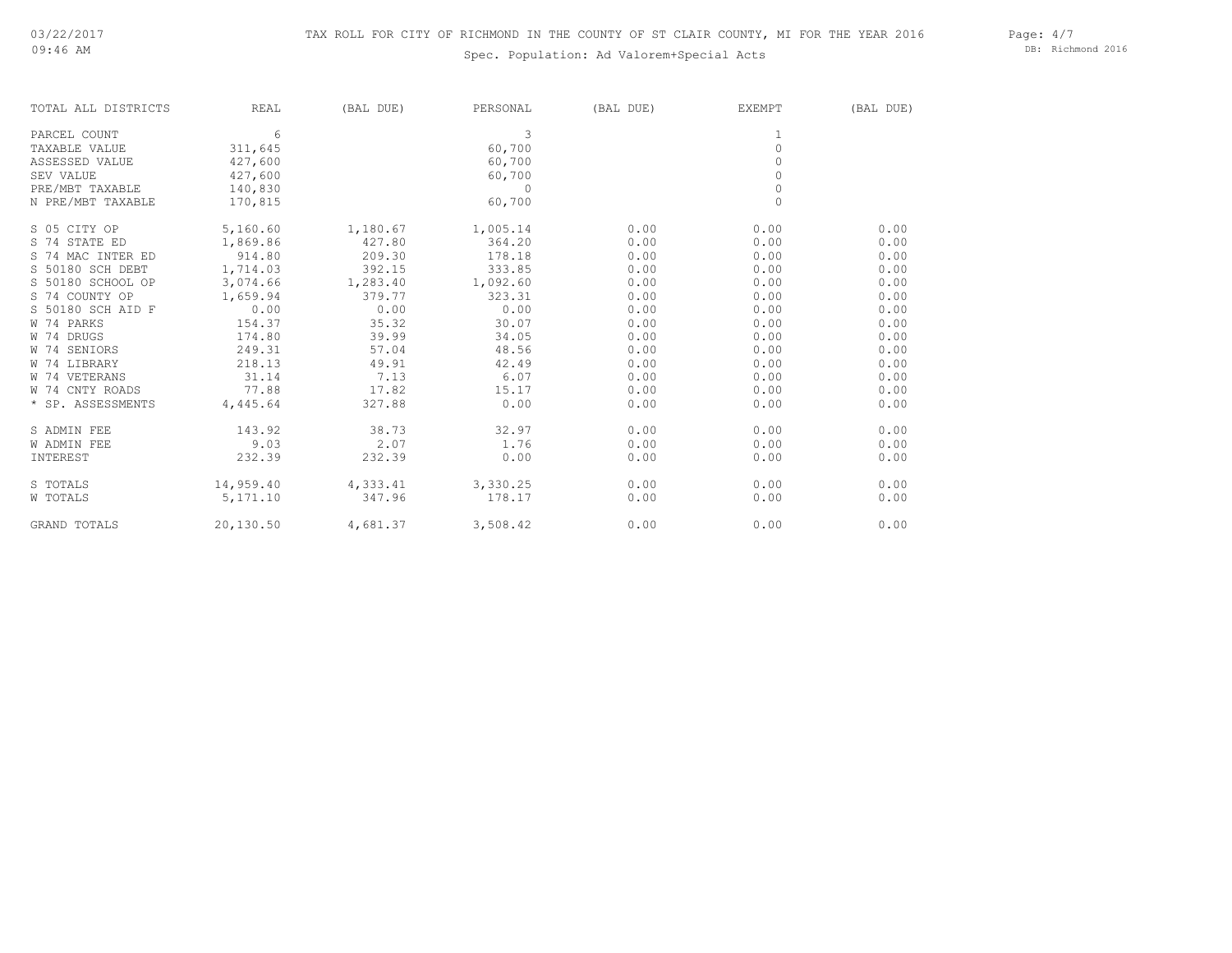## Spec. Population: Ad Valorem+Special Acts

DB: Richmond 2016

| TOTAL ALL DISTRICTS | LEASED LAND | (BAL DUE) | TOTAL     | (BAL DUE) |
|---------------------|-------------|-----------|-----------|-----------|
| PARCEL COUNT        | 0           |           | 10        |           |
| TAXABLE VALUE       | $\circ$     |           | 372,345   |           |
| ASSESSED VALUE      | $\circ$     |           | 488,300   |           |
| SEV VALUE           | $\circ$     |           | 488,300   |           |
| PRE/MBT TAXABLE     | $\circ$     |           | 140,830   |           |
| NON PRE/MBT TAXABLE | $\circ$     |           | 231,515   |           |
|                     |             |           |           |           |
| S 05 CITY OP        | 0.00        | 0.00      | 6,165.74  | 1,180.67  |
| S 74 STATE ED       | 0.00        | 0.00      | 2,234.06  | 427.80    |
| S 74 MAC INTER ED   | 0.00        | 0.00      | 1,092.98  | 209.30    |
| S 50180 SCH DEBT    | 0.00        | 0.00      | 2,047.88  | 392.15    |
| S 50180 SCHOOL OP   | 0.00        | 0.00      | 4,167.26  | 1,283.40  |
| S 74 COUNTY OP      | 0.00        | 0.00      | 1,983.25  | 379.77    |
| S 50180 SCH AID FC  | 0.00        | 0.00      | 0.00      | 0.00      |
| W 74 PARKS          | 0.00        | 0.00      | 184.44    | 35.32     |
| W 74 DRUGS          | 0.00        | 0.00      | 208.85    | 39.99     |
| W 74 SENIORS        | 0.00        | 0.00      | 297.87    | 57.04     |
| W 74 LIBRARY        | 0.00        | 0.00      | 260.62    | 49.91     |
| W 74 VETERANS       | 0.00        | 0.00      | 37.21     | 7.13      |
| W 74 CNTY ROADS     | 0.00        | 0.00      | 93.05     | 17.82     |
| * SP. ASSESSMENTS   | 0.00        | 0.00      | 4,445.64  | 327.88    |
| S ADMIN FEE         | 0.00        | 0.00      | 176.89    | 38.73     |
| <b>W ADMIN FEE</b>  | 0.00        | 0.00      | 10.79     | 2.07      |
| INTEREST            | 0.00        | 0.00      | 232.39    | 232.39    |
| S TOTALS            | 0.00        | 0.00      | 18,289.65 | 4,333.41  |
| W TOTALS            | 0.00        | 0.00      | 5,349.27  | 347.96    |
|                     |             |           |           |           |
| <b>GRAND TOTALS</b> | 0.00        | 0.00      | 23,638.92 | 4,681.37  |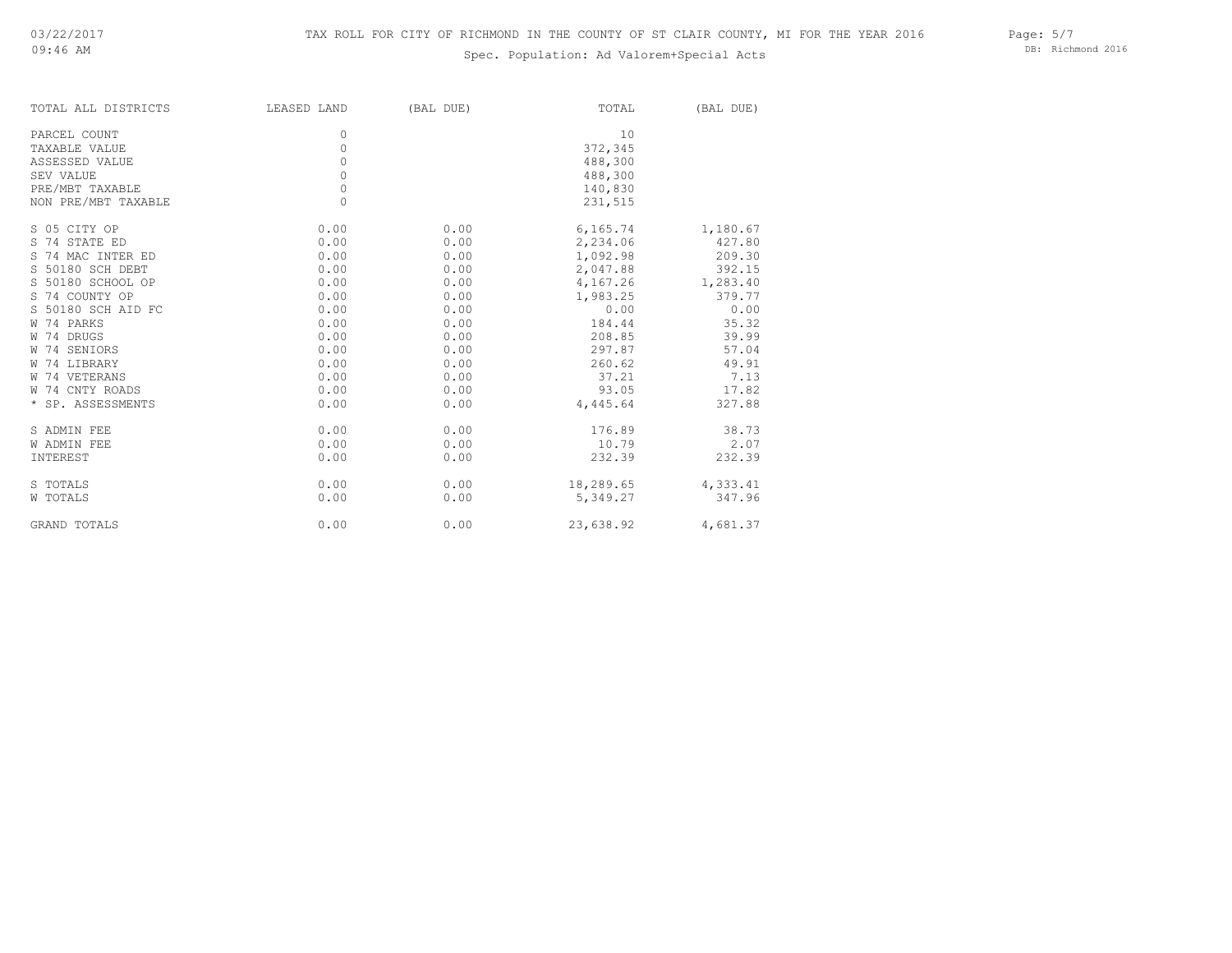09:46 AM

# Spec. Population: Ad Valorem+Special Acts

Page: 6/7 DB: Richmond 2016

| SCHOOL DISTRICT 50180     | <b>REAL</b><br>UNIT 05 | PERSONAL | <b>EXEMPT</b> | LEASED LAND | TOTAL     |
|---------------------------|------------------------|----------|---------------|-------------|-----------|
| PARCEL COUNT              | 6                      | 3        | 1             | $\Omega$    | 10        |
| TAXABLE VALUE             | 311,645                | 60,700   | $\Omega$      | $\Omega$    | 372,345   |
| ASSESSED VALUE            | 427,600                | 60,700   | 0             | 0           | 488,300   |
| SEV VALUE                 | 427,600                | 60,700   | 0             | $\Omega$    | 488,300   |
| PRE/MBT TAXABLE           | 140,830                | $\Omega$ | $\Omega$      | $\Omega$    | 140,830   |
| NON PRE/MBT TAXABLE       | 170,815                | 60,700   | 0             | 0           | 231,515   |
| (S) 05 CITY OP            | 5,160.60               | 1,005.14 | 0.00          | 0.00        | 6,165.74  |
| 74 STATE ED<br>(S)        | 1,869.86               | 364.20   | 0.00          | 0.00        | 2,234.06  |
| 74 MAC INTER ED<br>(S)    | 914.80                 | 178.18   | 0.00          | 0.00        | 1,092.98  |
| 50180 SCH DEBT<br>(S)     | 1,714.03               | 333.85   | 0.00          | 0.00        | 2,047.88  |
| 50180 SCHOOL OP<br>(S)    | 3,074.66               | 1,092.60 | 0.00          | 0.00        | 4,167.26  |
| 74 COUNTY OP<br>(S)       | 1,659.94               | 323.31   | 0.00          | 0.00        | 1,983.25  |
| 50180 SCH AID FC<br>(S)   | 0.00                   | 0.00     | 0.00          | 0.00        | 0.00      |
| 74 PARKS<br>(W)           | 154.37                 | 30.07    | 0.00          | 0.00        | 184.44    |
| 74 DRUGS<br>(W)           | 174.80                 | 34.05    | 0.00          | 0.00        | 208.85    |
| 74 SENIORS<br>(W)         | 249.31                 | 48.56    | 0.00          | 0.00        | 297.87    |
| 74 LIBRARY<br>(W)         | 218.13                 | 42.49    | 0.00          | 0.00        | 260.62    |
| 74 VETERANS<br>(W)        | 31.14                  | 6.07     | 0.00          | 0.00        | 37.21     |
| 74 CNTY ROADS<br>(W)      | 77.88                  | 15.17    | 0.00          | 0.00        | 93.05     |
| SP. ASSESSMENTS<br>$(* )$ | 4,445.64               | 0.00     | 0.00          | 0.00        | 4,445.64  |
| (S) ADMIN FEE             | 143.92                 | 32.97    | 0.00          | 0.00        | 176.89    |
| (W) ADMIN FEE             | 9.03                   | 1.76     | 0.00          | 0.00        | 10.79     |
| INTEREST                  | 232.39                 | 0.00     | 0.00          | 0.00        | 232.39    |
| (S) TOTALS                | 14,959.40              | 3,330.25 | 0.00          | 0.00        | 18,289.65 |
| (W) TOTALS                | 5,171.10               | 178.17   | 0.00          | 0.00        | 5,349.27  |
| <b>GRAND TOTALS</b>       | 20,130.50              | 3,508.42 | 0.00          | 0.00        | 23,638.92 |